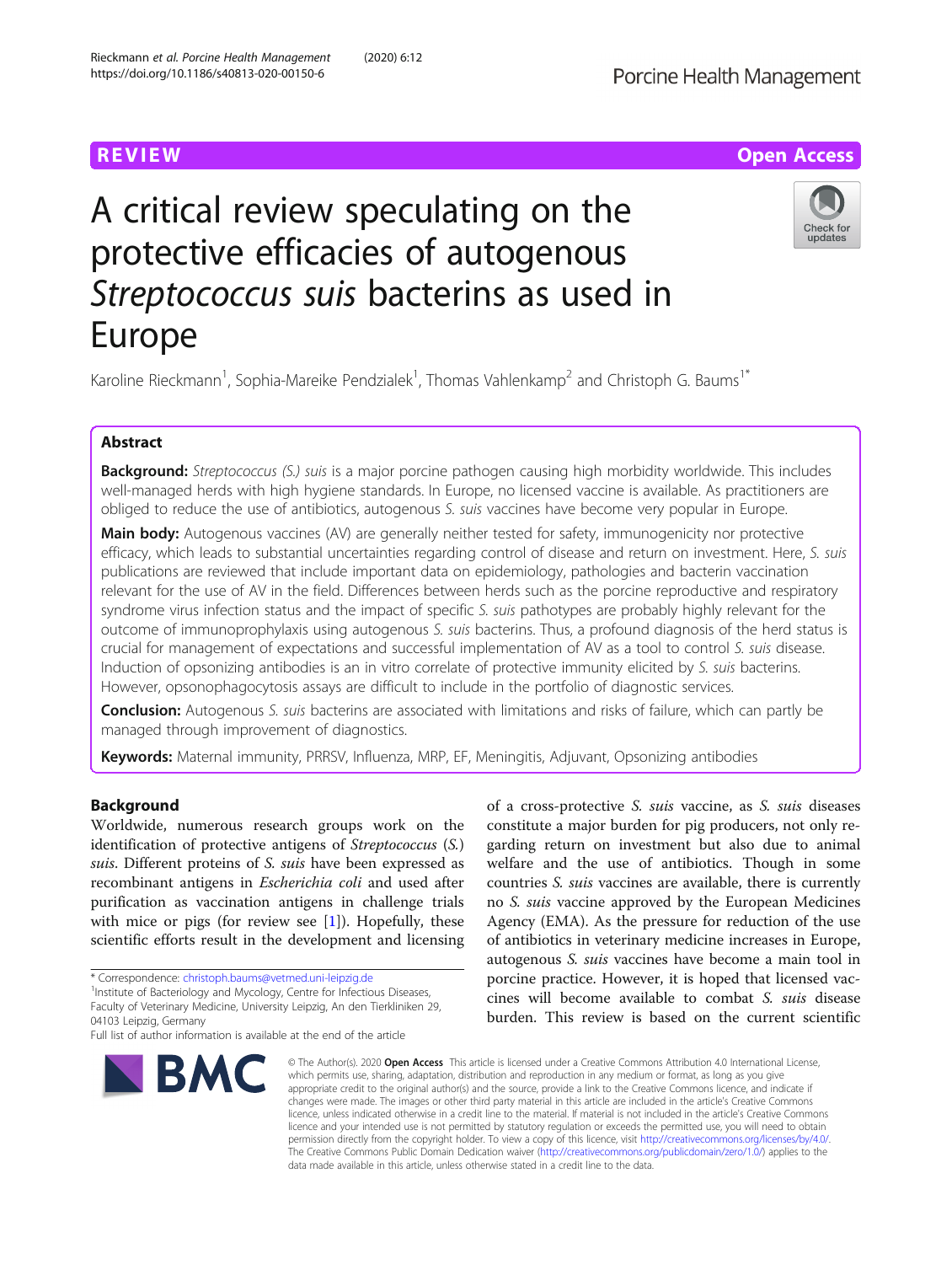S. suis literature and the authors' experience with diagnostic services, experimental S. suis infections and many years of consultation of practitioners with the objective to improve the use of autogenous S. suis vaccines.

#### The epidemiology of S. suis diseases in Europe

S. suis is a very diverse pathogen. Currently 29 confirmed serotypes are described for this species [\[2](#page-8-0)]. Worldwide, S. suis serotype 2 is most frequently isolated from clinical cases of S. suis disease [[3\]](#page-8-0). Wisselink et al. [[4\]](#page-8-0) serotyped 411 S. suis strains from 7 European countries isolated from diseased pigs between 1991 and 1997. Thirty-two percent  $(n = 132)$  and 20%  $(n = 84)$  of the strains belonged to serotypes 2 and 9, respectively. However, serotype 9 has become the most prevalent serotype among invasive isolates in some European countries with a large pig industry such as the Netherlands and Spain [\[3,](#page-8-0) [4](#page-8-0)]. Prüfer et al. [[5](#page-8-0)] compared S. suis strains isolated between 1996 and 2004 and 2015–2016 in Germany and recorded a reduction of cps2 strains (including not only serotype 2 but also 1/2, see below) among invasive isolates from 44.3 to 23.5%, respectively. The authors speculate that the increased use of autogenous vaccines (AV) in recent years led to this reduction. Furthermore, reduction of serotype 2 cases through AV may have paved the way for serotype 9 emergence as discussed by Büttner et al. [\[6\]](#page-8-0). Serotypes 1 (and 14), 4 and 7 are also important serotypes contributing to invasive diseases in Europe [\[3](#page-8-0)–[5](#page-8-0), [7](#page-8-0)].

Very different strains may belong to the same serotype. This is well known for serotype 2 harboring highly virulent, moderately virulent and strains considered avirulent based on the results of epidemiological studies and experimental infections [\[8](#page-8-0)–[10\]](#page-8-0). Recent research has also highlighted the diversity of serotype 9 in Chinese *S. suis* isolates [[11](#page-8-0)]. Furthermore, a collection of serotype 9 isolates in the Netherlands was shown to contain some strains with the ability to cause severe disease and others only inducing mild clinical signs which was confirmed in experimental infection of piglets [[12](#page-8-0)]. Virulent serotype 2 strains in Europe generally carry the genes  $epf$ , mrp and  $sly$  encoding the extracellular factor, the muramidase-released protein and the hemolysin suilysin, respectively [[8](#page-8-0), [9,](#page-8-0) [13\]](#page-8-0).

Various laboratories have used multilocus sequence typing (MLST) to compare S. suis strains and a large online database is available which allows to determine the sequence type (ST) of a *S. suis* isolate after sequencing 7 housekeeping genes (<https://pubmlst.org/ssuis>) [[14](#page-8-0)]. Closely related sequence types may form a clonal complex (CC) indicating evolutionary expansion. Strains of CC1 and CC16/87 are responsible for more than 40% of invasive S. suis diseases in Europe [\[3\]](#page-8-0). Whereas CC1 harbors mainly serotype 2 strains, serotype 9 dominates in CC16/ 87 [\[3](#page-8-0), [14](#page-8-0)]. Based on data of experimental infections, strains of CC16 are considered less virulent than strains of CC1 [\[15\]](#page-9-0). However, many well-managed herds in Europe experience severe problems with this pathotype and AV in these herds are often unsuccessful (personal communication between practitioners and authors).

There are very important differences regarding the prevalence of S. suis genotypes among geographical regions. Important examples are the high prevalence of virulent  $mrp + epf + sly + cps2$  strains of CC1 and of  $mrp^*$  cps9 of CC16/CC87 in Europe in contrast to the situation in North America, where S. suis cps2 strains of CC25 and CC28 are dominating among invasive isolates [\[3,](#page-8-0) [10](#page-8-0)]. However, recent data from the United States revealed a shift in the prevalence of CCs during the past years with CC25 no longer being a dominant CC, whereas prevalence of the diverse CC94 has increased [\[16\]](#page-9-0). In the Netherlands, numerous cases of severe disease were associated with serotype 2 strains of ST20 [\[17\]](#page-9-0). Furthermore, 40 recently sequenced Spanish serotype 9 strains belonged to CC61 [[18\]](#page-9-0), which is distantly related to CC16/CC87 [[19](#page-9-0)]. We recently described emergence of invasive diseases due to serotype 7 (cps7) strains of ST29 in Germany [[20](#page-9-0)]. Thus, the MLST database and publications on the prevalence of S. suis serotypes and sequence types suggest that there are also important differences between European countries, though piglets are frequently transported from one country to another. Regarding the complex epidemiology of S. suis diseases, the number of sequence-typed strains in Europe is still rather low. A systematic unbiased typing of invasive isolates from various European countries has not been conducted to date. For a more comprehensive review of the prevalence and geographical distribution of S. suis sequence types/CCs we refer the reader to Goyette-Dejardins et al. [[3](#page-8-0)].

Interestingly, it was recently shown that there are differences in virulence among *cps*2 strains of CC28 [\[21](#page-9-0)]. This implies that in certain cases cps typing and MLST might not be sufficient to estimate the virulence potential of a strain which adds to the complexity of profiling biologically relevant S. suis genotypes. However, in many cases, determination of the serotype and the ST is sufficient to identify a virulent S. suis pathotype [[16\]](#page-9-0).

Although S. suis isolates are genotyped by diagnostic services for practitioners on a large scale in various European countries such as Germany and Austria, investigations on putative differences in the prevalence of S. suis genotypes between herds and different pig lineages within a country, have not been published to the best of our knowledge. This is however highly relevant for herd management and the use of AV.

# Proper sampling and reasoning for genotyping of S. suis isolates prior to generation of AV

In case of clinical signs that raise the suspicion of a S. suis herd problem, thorough clinical examinations of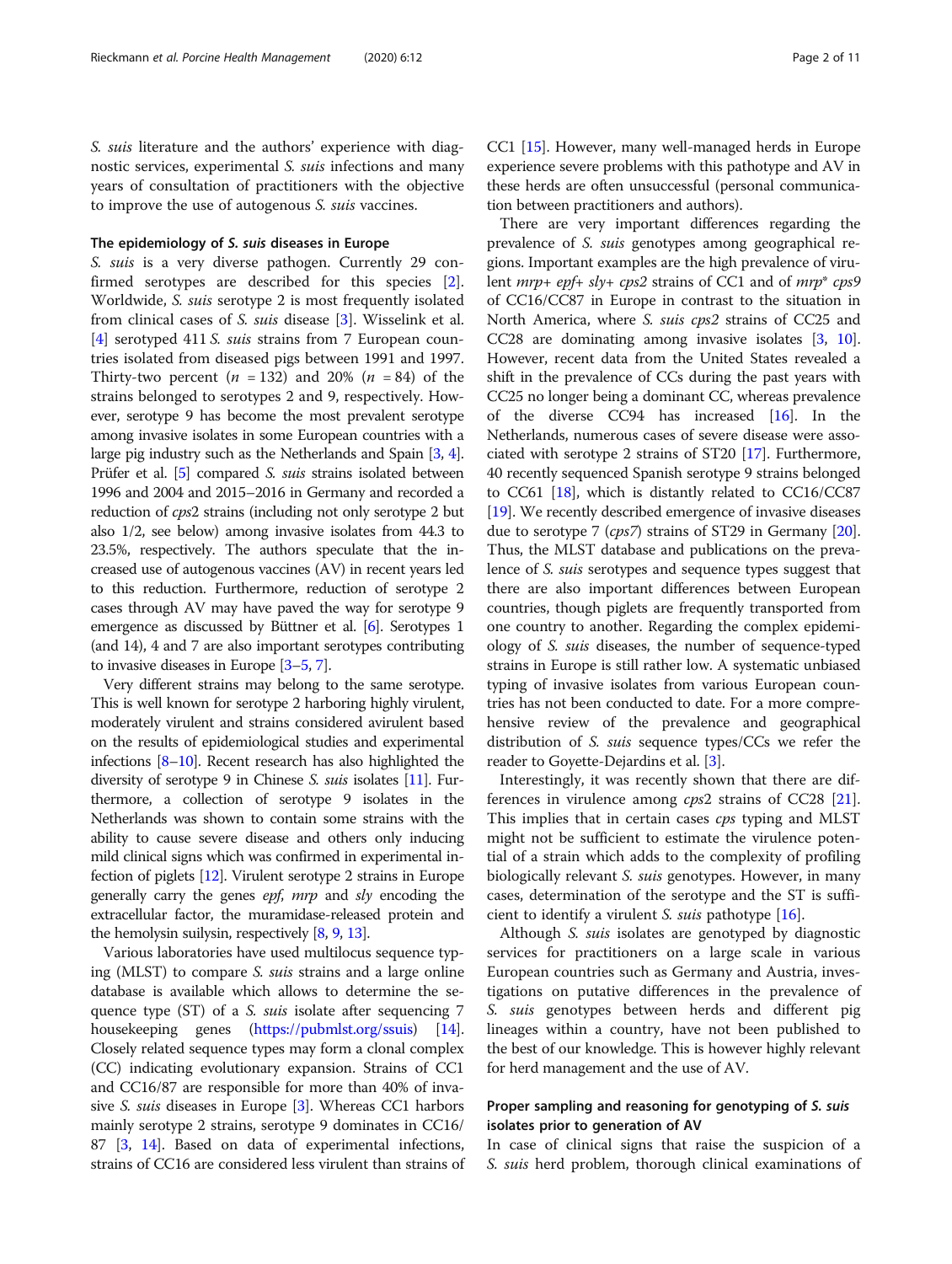different affected animals and proper sampling of sites of infection during necropsies of sacrificed animals is highly recommended. In most piglets with central nervous system disorders due to S. suis meningitis bacteriological investigations of brain swabs and/or cerebrospinal fluid will generate unambiguous results as long as the piglet was not treated with antibiotics prior to sampling. Appropriate samples in case of a septicemic animal are internal organs such as spleen and liver. Legislature restricts necropsies on farms in some European countries. In Germany for example, the animal by-products disposal law (§10) generally prohibits the skinning, opening and cutting of animal carcasses on farms. Thus, if necropsies are not an option, cerebrospinal fluid (CSF) and heparinized blood are in our experience excellent samples for bacteriological investigations of animals with a suspected diagnosis of S. suis meningitis and septicemia, respectively. Sufficient anesthesia is the least requirement for a CSF aspirate. However, for animal welfare reasons we recommend sacrificing piglets with central nervous system disorders for sampling of CSF. To avoid transporting the carcasses long distances to the nearest pathological examination facility, these samples may be obtained from animals at the respective farm. For detection of S. suis bacteremia heparinized blood might be directly streaked on Columbia blood agar plates. This is a convenient approach to screen numerous piglets without clinical signs of disease but elevated body temperature for S. suis bacteremia. Although it is not in accordance with the classical microbiological blood culture, we have successfully used this method over many years to obtain invasive S. suis isolates from live animals.

Piglets that have been found dead might also be investigated but care should be taken with regard to postmortem contamination, especially of the liver and peritoneal swabs. Alpha hemolytic streptococci including S. suis are very often among the contaminating bacteria. Contaminations might also easily occur in the case of swabs taken from the bicuspid and tricuspid valves. The heart should be opened with a new sterile pair of scissors to prevent these contaminations. In case of arthritis, removal of hair and subsequent thorough sterilization of the skin or even removal of the skin should be conducted prior to sampling of the joints. Isolates of such samples can generally be regarded as invasive as these sites are sterile in healthy animals. However, this is not the case for isolates obtained from samples of the respiratory tract as *S. suis* colonizes the upper respiratory tract of piglets physiologically in high numbers. S. suis isolates from lung samples collected in necropsies conducted hours after an animal's death are not necessarily related to the disease of the animal. Including these isolates in an AV should be carefully evaluated.

Based on our experiences we think it is important to investigate numerous piglets to verify the suspected cause of the herd problem and to obtain invasive isolates from different animals. It is difficult to give a justified recommendation for the number of piglets to be investigated. However, we are aware of herd problems associated with more than four different *S. suis* genotypes and of *S. suis* infections of herds occurring intermingled with Glaesserella (G.) parasuis (Haemophilus parasuis) infections. In our opinion the number of investigated animals should not be less than 4 (better 6) and investigations should be repeated at an additional time point if feasible (Fig. [1\)](#page-3-0).

One could argue that an AV should include all invasive S. suis isolates obtained from different animals and that typing of isolates does not provide reliable information on the protective efficacy of the AV. However, typing of isolates might be useful (i) to give a justified claim on the role of predisposing factors in this herd as isolation of multiple different genotypes indicates strong predisposition (see below), (ii) to manage expectations as protective efficacies of cps9 bacterins are generally lower than of cps2 bacterins (see below), (iii) to detect new infections in the herd related to S. suis patho−/genotypes not included in an AV generated in the past and (iv) to relate one's own experience with specific compositions of autogenous bacterins.

#### Profiling of S. suis pathotypes in herd management

For the reasons mentioned above, typing of virulenceassociated genes of S. suis isolates via multiplex (MP) PCRs has become a very important diagnostic service in Europe and is offered by numerous laboratories using different protocols [\[2](#page-8-0), [7,](#page-8-0) [23\]](#page-9-0). Nowadays virtually all large swine practices in North Western Germany use these services or even conduct genotyping themselves. Genotyping by MP-PCR was first introduced by Peter Valentin-Weigand's group at the Institute for Microbiology of the University of Veterinary Medicine Hannover (Germany) covering the capsule biosynthesis operons *cps1*, *cps2*, *cps7* and *cps9* as well as the virulence markers mrp, epf and sly [[7](#page-8-0)]. Detection of gdh and arcA were included to confirm the putative diagnosis of S. suis [\[24,](#page-9-0) [25\]](#page-9-0). MP-PCRs used for profiling of S. suis isolates do not allow reliable detection of large variants of epf [[7](#page-8-0), [23\]](#page-9-0). Thus, an additional *epf* monoplex PCR should be conducted to identify strains with variants of the *epf* genes (designated  $epf$ <sup>\*</sup>) encoding extracellular factors ( $EF$ <sup>\*</sup>) larger than the 110 kDa EF [\[7](#page-8-0), [26\]](#page-9-0). Differentiation of size variants of *mrp* and *epf* through additional PCRs might also be used for fine typing of *S. suis* strains belonging to *cps1*, *cps2*, *cps7* and  $cps9$  [\[7,](#page-8-0) [20,](#page-9-0) [27,](#page-9-0) [28](#page-9-0)]. Identification of  $mrp+ ep<sup>*</sup>$  $sly + cps2 +$  is biologically relevant as this pathotype is considered to be moderately virulent in comparison to highly virulent mrp+ epf+ sly+ cps2 and experimentally avirulent mrp- epf- sly- cps2 strains in Europe [[8](#page-8-0), [9](#page-8-0), [26](#page-9-0)]. Although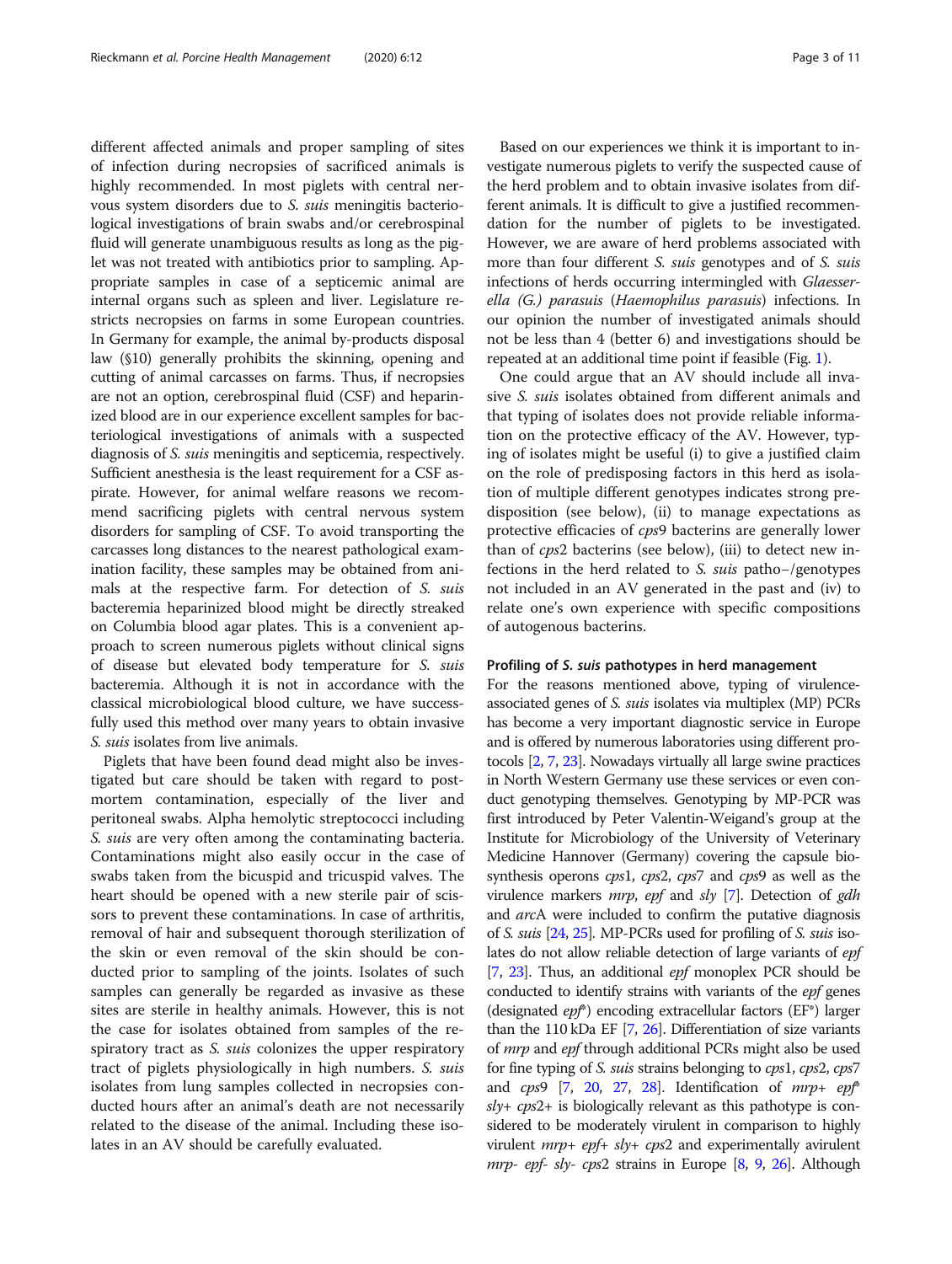<span id="page-3-0"></span>

many S. suis studies have been published since this original work by Vecht et al. [[9](#page-8-0)], the results of this comparison of 12 wt strains in experimental infection of germfree pigs remains significant for differentiation of pathotypes within serotype 2 strains in Europe [\[9](#page-8-0)].

The genes *mrp*, epf and sly have been used for numerous years by diagnostic services in Central Europe as virulence markers. However, there are other virulence markers that might be used as well. Differentiation of putative pilus gene clusters as described by Takamatsu et al. [\[29](#page-9-0)] is a further approach to identify virulent strains, as srtBCD plus srtF and srtF plus srtG genotypes are associated with virulent strains of CC1 and CC27, respectively. Furthermore, other genes such as the gene encoding surface antigen one (SAO) harbor repetitive sequences and show size variations in S. suis which might be used for PCR-based typing of *S. suis* isolates similar to *mrp* and *epf* typing [[30](#page-9-0), [31](#page-9-0)].

Differentiation of cps operons via PCR is generally in accordance with serotyping, but important deviations

are known. As pointed out in various previous publications [[3,](#page-8-0) [7,](#page-8-0) [23](#page-9-0)] serotypes 2 and 1/2 as well as serotypes 1 and 14 cannot be distinguished using any of the published PCR protocols. This implies putative consequences for the composition of AV. If diseases in a herd were due not only to serotype 2 but also to serotype 1/2 infections, this would be misdiagnosed as a herd problem related only to one serotype (cps2) using diagnostic services based on virulence-associated gene profiling. As a consequence, only one serotype might be included in the AV. To overcome this restriction, differentiation of serotype 2 and  $1/2$  via serotyping or cpsK sequencing is recommended [\[3](#page-8-0), [32\]](#page-9-0). Whether this is of importance in the case of these closely related serotypes is, however, not known. In the last years further MP-PCR assays were described finally covering all known serotypes [\[2](#page-8-0)]. Of note, S. suis research has focused very much on serotype 2 and has to some extent covered also serotypes 9, 7 and 1. Information on other serotypes except for data on their prevalence is not available.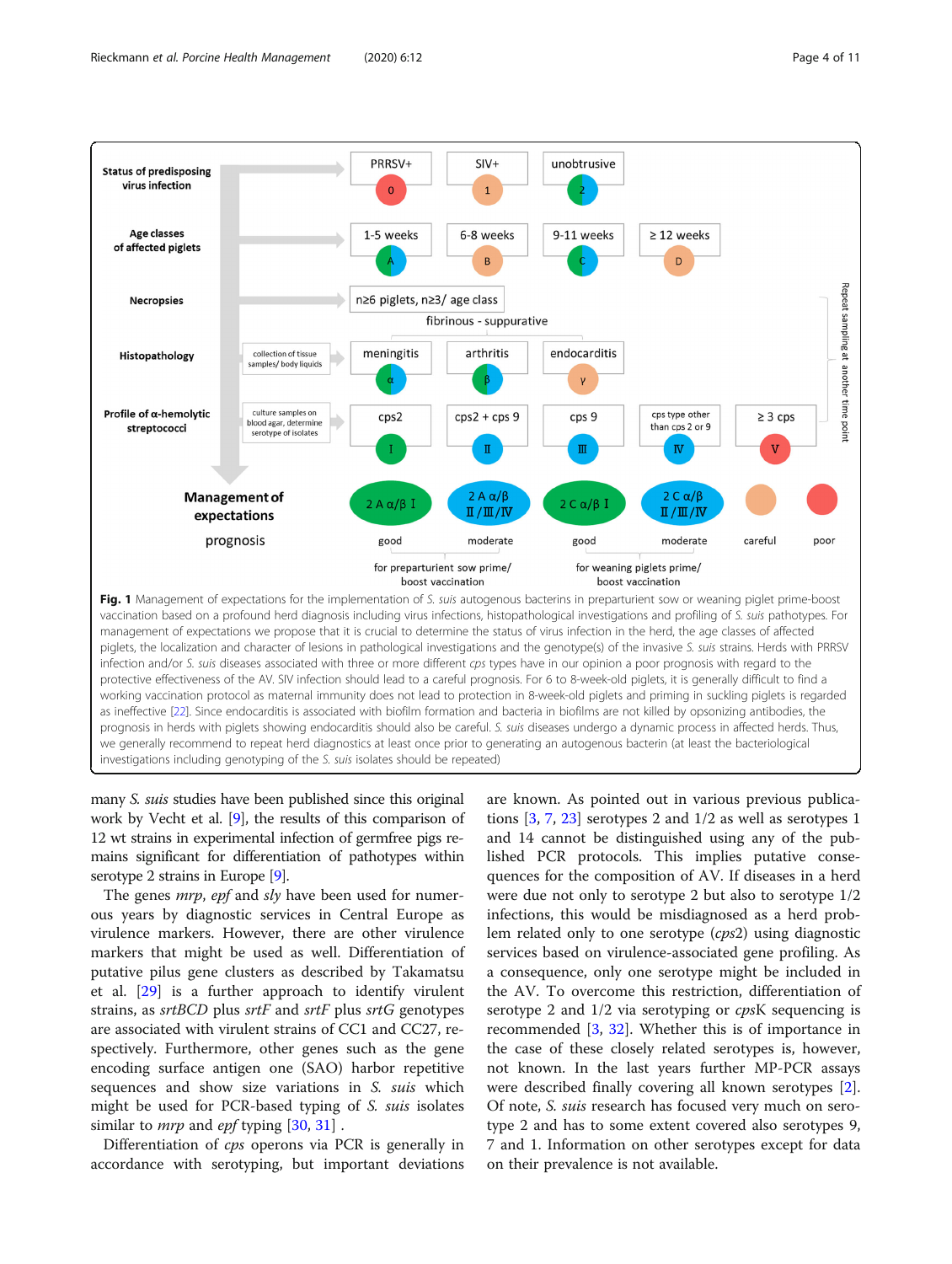Any of the described MP-PCRs detecting cps1, cps2, cps7 and cps9 as well as the virulence-associated factors mrp, epf and sly allow identification of important pathotypes such as  $mrp + epf + sly + cps2$  and  $mrp + sly + cps9$ strains. However, the informative value for strains not belonging to any of the four cps types is rather low, even more as *mrp* and *epf* are only confirmed virulence markers within  $cps2$  [[8\]](#page-8-0). Accordingly, a very low positive predictive value was found testing mrp, epf and sly for all S. suis strains of an out-of-sample collection [\[33](#page-9-0)]. Recently, Wileman et al. [\[33](#page-9-0)] conducted a genome-wide association study to identify new genetic markers for invasive diseases and asymptomatic carriage. The authors introduced a novel MP-PCR which putatively allows differentiation of these two groups of S. suis strains through detection of three genes (SSUST30534, SSU1589 and SSU0207) which have so far to the best of our knowledge not been used for profiling of S. suis isolates within diagnostic services. The gene SSUST30534 encoding a putative ATP sugar transporter is associated with asymptomatic carriage. So far, this tool developed by Wileman et al. [[33\]](#page-9-0) has been tested to the best of our knowledge only for S. suis strains isolated in Great Britain. We imagine that this novel MP-PCR approach could also become a valuable tool for diagnostic services, especially for the screening of sows during quarantine. However, as it does not differentiate important pathotypes such as  $mrp^*$  cps9 strains of CC16 and  $mrp + epf + cps2$ strains of CC1, the application of this new method for the characterization of invasive isolates used for composition of an AV is less convincing.

# Virus infections putatively disturbing the protective efficacy of a S. suis bacterin

Virus infections predispose piglets for invasive S. suis diseases. This has been shown experimentally for porcine reproductive and respiratory syndrome virus type 2 (PRRSV) by different groups [[34](#page-9-0)–[36\]](#page-9-0). As an example, the vast majority of piglets (20 of 22) born from gilts experimentally infected with PRRSV were prone to a lethal course of disease elicited by intranasal S. suis serotype 2 infection in contrast to piglets from non-infected gilts (only 5 of 23 with severe disease)  $[34]$  $[34]$  $[34]$ . In addition to experimental data, outbreaks of PRRSV infections in Southeast Asia were associated with an increase in S. suis diseases [[35](#page-9-0), [37](#page-9-0), [38](#page-9-0)]. In 2006, an unprecedented epidemic of porcine high fever syndrome (PHFS) associated with high mortality was recorded in China. This outbreak was caused by infections with highly pathogenic PRRSV with gene deletions in NSP2 and GP5 and secondary infections mainly caused by *S. suis* serotype 7. The devastating outcome of this coinfection was reproduced experimentally [[35](#page-9-0)]. S. *suis* serotype 7 is generally considered less virulent than serotype 2. Accordingly, intranasal infections with serotype 7 alone did either result in mild [[35](#page-9-0)] or no clinical signs of disease (own unpublished data). Although one should be careful not to directly extrapolate experimental results obtained with PRRSV type 2 to PRRSV type 1, main immunomodulatory mechanisms between these two virus infections are similar and therefore analogies in clinical consequences during bacterial co-infections might be present to a large extent [\[39\]](#page-9-0).

We have recorded great differences among herds in the number of S. suis genotypes causing disease at a time (unpublished results). As there are substantial differences in virulence among S. suis strains, we claim that these differences between herds are related to predisposing factors such as PRRSV infection. If PRRSV is circulating in a herd, S. suis strains being only weakly virulent by themselves will get the chance to cause disease in contrast to herds which are not subject to strong predisposition. Therefore, the heterogeneity of S. suis strains isolated from internal organs of diseased pigs in a herd seems to be related to the impact of main predisposing factors such as PRRSV infection.

We have been investigating numerous diseased pigs over many years from two PRRSV free herds and have with one exception detected only a single *S. suis* pathotype from diseased pigs in both herds, namely a  $mrp + epf*$  cps2 strain of CC 1 and a ST94  $mrp + sly + cps9$  strain though other genotypes are frequently detected on the mucosal surfaces and the tonsils. In herds that experience S. suis diseases only in association with a single highly virulent *S. suis* pathotype, although numerous other *S. suis* serotypes and STs are present on the mucosal surfaces, predisposing virus infections may be less important for this herd problem. The clinical outcome is very much determined by the virulence of the S. suis strain. This has been shown in comparative experimental infections [\[9,](#page-8-0) [15](#page-9-0), [21\]](#page-9-0). In any case, PRRSV infection is likely to increase the severity of the clinical outcome.

For veterinary practice, it is important to ask if the protective efficacy of bacterins is also influenced by predisposing virus infections. However, very few researchers have addressed this question. Halbur et al. [\[40](#page-9-0)] compared different antibiotic treatments and autogenous bacterin vaccination to control experimental S. suis infections secondary to infection with the highly virulent VR-2385 PRRSV strain. Vaccination of PRRSV infected piglets with a S. suis serotype 2 bacterin failed to elicit significant protection against a homologous challenge. Ceftiofur treatment was the only regime leading to significantly reduced mortality. The study by Halbur et al. [[40\]](#page-9-0) lacks a group not preinfected with PRRSV. Thus, it is not entirely clear if the experimental PRRSV infection really deteriorated the protective efficacy of the serotype 2 bacterin. This seems, however, reasonable, as vaccination with a serotype 2 bacterin including the same adjuvant, Emulsigen, elicited significant protection against a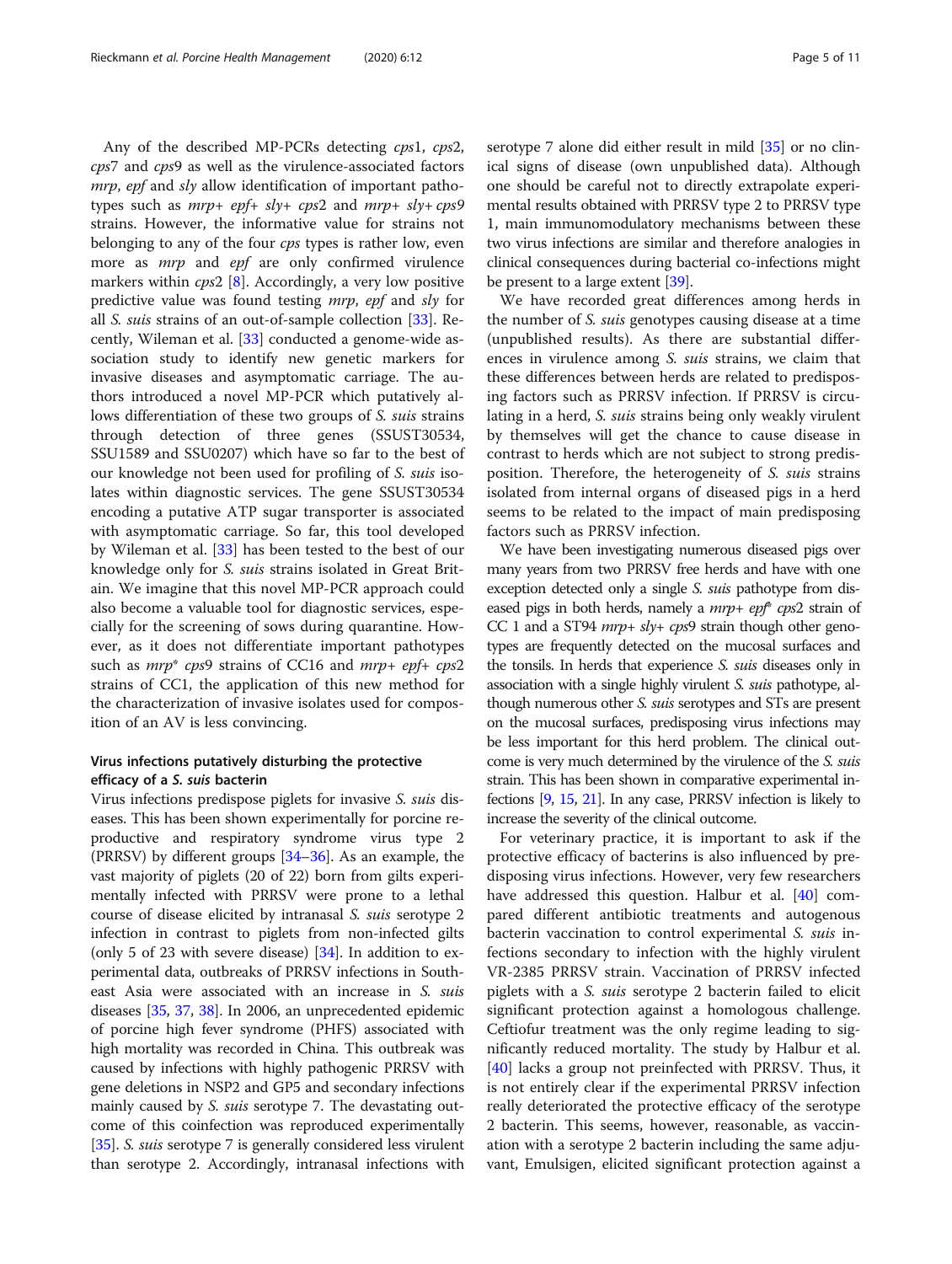homologous challenge in a different study [[41\]](#page-9-0). Although more research on the interference of PRRSV infection with vaccination against S. suis is needed, it seems overall very likely that PRRS caused by an immune modulating virus infection has negative effects on the protective efficacies of S. suis bacterins.

Coinfections of swine influenza virus and S. suis have also been investigated by different groups [\[42](#page-9-0)–[45\]](#page-9-0). Experimental coinfection of pigs with influenza H1N1 virus and S. suis serotype 2 leads to increased mortality compared to single influenza H1N1 virus and S. suis serotype 2 infection [\[44](#page-9-0)]. Coinfection outbreaks of influenza and S. suis have also been reported in the field in England [[46\]](#page-9-0). Accordingly, different in vitro studies have shown that swine influenza H1N1 and H3N2 infections promote the ability of S. suis serotype 2 to adhere to and invade respiratory epithelial cells [[42,](#page-9-0) [43,](#page-9-0) [45\]](#page-9-0). Whether the protective efficacy of a S. suis bacterin is influenced by influenza virus infections occurring either during vaccination or concomitantly with S. suis infection has to the best of our knowledge not been addressed in any study. However, we speculate that this might be the case e. g. through the exacerbated expression of cytokines such as CCL2, CCL4, IL-6, IL-8, and TNF $\alpha$  [[42](#page-9-0)].

There are certainly more virus infections such as Porcine Circovirus type-2 (PCV2) with a putative influential effect on S. suis infection and vaccination, but their role in the epidemiology of S. suis diseases remains to be determined.

## Experimental data on protective efficacies and immunogenicities of S. suis bacterins

No commercial vaccine is available for protection against disease caused by various S. suis pathotypes [\[1](#page-8-0)]. Until today, pigs in Central Europe can only be vaccinated by AV. Invasive isolates obtained from usually sterile tissues of diseased pigs of a specific herd should be used to prepare an AV (bacterin) for this herd.

S. suis serotype 2 bacterins have been shown to elicit protection against homologous challenge by different groups [[22](#page-9-0), [41](#page-9-0), [47](#page-9-0), [48\]](#page-9-0). However, this does not mean that every autogenous serotype 2 vaccine is protective. Wisselink et al. [\[48](#page-9-0)] compared S. suis serotype 2 bacterins with a water-in-oil and aluminium hydroxide adjuvant. The authors observed protection against mortality only with the water-in-oil adjuvant and not with aluminium hydroxide. Furthermore, the vaccination protocol is also very important. Prime-boost vaccination in the 2nd and 4th week of life with an autogenous S. suis serotype 2 bacterin failed to induce seroconversion. Accordingly, significant protection was not observed in these early vaccinated piglets [\[22](#page-9-0)]. In contrast, prime-boost vaccination after weaning with a serotype 2 vaccine containing the same adjuvant resulted in significant protection against mortality [[41\]](#page-9-0). Based on these results we think that inhibition by maternal antibodies is very relevant in the field and do not recommend S. suis bacterin vaccination of suckling piglets (at least not priming prior 3 weeks of age). This is in agreement with the advice by Haesebrouck et al. [\[49\]](#page-9-0) not to immunize piglets before an age of 3–4 weeks. The authors highlight the importance of an adequate vaccination scheme which should include prime-boost vaccination with an interval of at least 2 weeks and a gap of 2 weeks between boost and the time of risk. It is important to note that priming with a S. suis serotype 2 bacterin is generally not sufficient to elicit protection as was shown in a challenge experiment conducted 2 weeks after bacterin priming in the 6th week of life [\[50](#page-9-0)]. A putative explanation for the lack of protection during the early adaptive immune response elicited by serotype 2 bacterin priming is that S. suis, in contrast to other bacterial pathogens, expresses an IgM-specific protease [[51](#page-9-0)]. Thus, protection might only occur after induction of high specific IgG titers including opsonizing IgG obtained by booster vaccination. However, we showed for serotype 7 (cps7) strains of CC29 that IgM plays an important role in restricting survival of this pathotype in porcine blood. As IgM levels increased after weaning in the course of the early natural adaptive immune response, this pathotype was efficiently killed in porcine blood by IgM [[20](#page-9-0)]. Virulent *S. suis* strains express numerous virulence factors contributing to survival in porcine blood as reviewed in depth by Fittipaldi et al. [\[52](#page-9-0)]. In our opinion, one should be careful to generalize conclusions obtained for a single strain/pathotype to the entire S. suis population as there are great differences among strains.

In the field, AV are very often made of different S. suis strains, e. g. S. suis serotypes 2 and 9, or even as combinations with other pathogens such as G. parasuis. We are not aware of any publication describing the immunogenicity and protective efficacy of a multivalent S. suis bacterin. Therefore, any combination goes along with the risk of interfering with the protective efficacy of the serotype 2 bacterin. If the vast majority of diseases in growing piglets are caused by serotype 2, we recommend application of a monovalent S. suis bacterin with an appropriate adjuvant in the 4th and 6th week, as this has been demonstrated to lead to protection. However, there are cases which call for variations, e.g. if two serotypes are of comparable importance for disease in a herd. Furthermore, S. suis diseases between the 6th and 8th week of life make it difficult to give a justified recommendation: Preparturient vaccination of sows with a serotype 2 bacterin covers the 6th but not the 8th week of life [\[22\]](#page-9-0) and prime-boost vaccination of piglets in the 2nd and 4th week of life is not a solution to this problem in our opinion (see above). A vaccination regimen with vaccination of sows prior to farrowing and prime-boost vaccination of piglets in the 4th and 6th of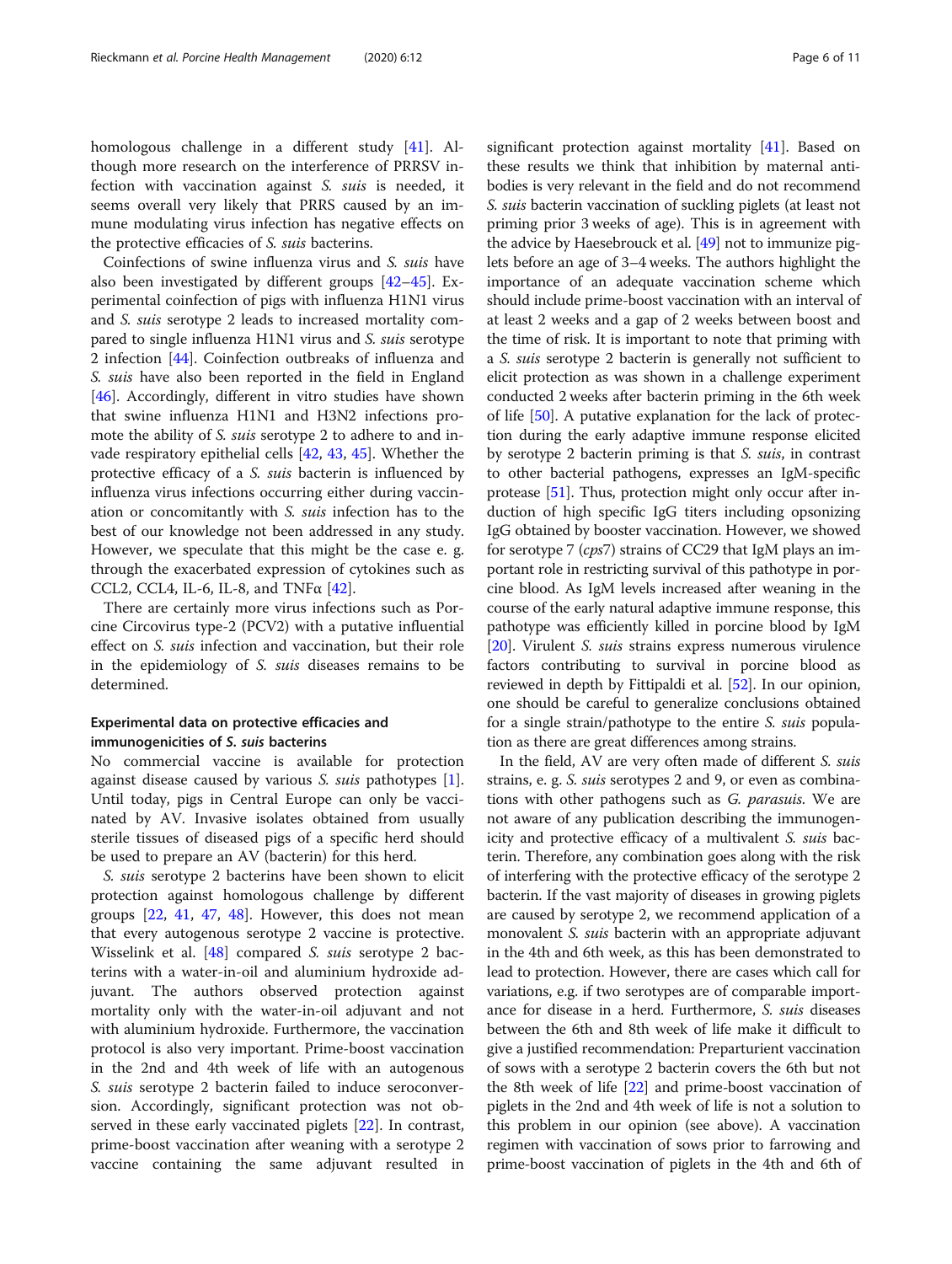life did not result in protection against an intravenous homologous challenge in the 8th week of life [\[22](#page-9-0)]. We are not aware of data showing how vaccination of suckling or weaning piglets might be successfully combined with preparturient sow vaccination or how the aforementioned gap in protection can be closed. In conclusion, a detailed herd analysis with valid data on peaks of S. suis diseases is important to manage expectations prior to introduction of an AV (see Fig. [1\)](#page-3-0).

A S. suis serotype 2 bacterin prime-boost vaccination after weaning led to significant protection against a homologous challenge but failed to elicit significant protection against a heterologous serotype 9 challenge [\[41](#page-9-0)]. In the field it is also generally accepted that bacterins elicit at their best homologous but not heterologous protection (personal communication). Opsonizing antibodies induced by prime-boost serotype 2 bacterin immunization of weaning piglets lead to killing of the homologous serotype 2 strain but not a heterologous serotype 9 strain [\[6](#page-8-0)]. The level of opsonizing antibodies is determined in an in vitro assay measuring bacterial survival in the presence of purified granulocytes, the pathogen and serum to be investigated. In this assay opsonizing antibodies bind to the surface of the pathogen and induce directly or indirectly (e.g. through complement activation) opsonophagocytosis and finally killing of the bacteria in phagolysosomes of the neutrophils. Antibody-mediated engulfment of S. suis by granulocytes induces generation of reactive oxygen species which finally leads to killing of this pathogen [[53\]](#page-9-0). In contrast to ELISAs this assay measures functionality of antibodies. Importantly, levels of opsonizing antibodies were found to correlate with the protection elicited by bacterin vaccination [[41\]](#page-9-0). Piglets with high titers of opsonizing antibodies survived the challenge until the end of the experiment in contrast to piglets with low levels of opsonizing antibodies. However, opsonophagocytosis assays are currently to the best of our knowledge not offered as a diagnostic service in Central Europe. Whether such tests might be useful to optimize AV immunization, should be subject of further investigations. The purification of porcine neutrophils requires availability of fresh blood and makes the assay in comparison to ELISAs cumbersome and difficult to integrate into the portfolio of a diagnostic laboratory.

IgM and IgG antibodies directed against the capsular polysaccharides can induce opsonophagocytosis [\[54](#page-9-0)]. Since polysaccharides are T cell independent antigens, vaccination with free capsular polysaccharides does not induce IgG antibodies. In contrast, vaccination with serotype 2 capsule polysaccharides conjugated to tetanus toxoid elicits prominent capsule specific IgM and IgG titers [\[54](#page-9-0)]. Opsonizing antibodies induced by serotype 2 bacterin prime-boost vaccination can be absorbed with an unencapsulated mutant [\[41\]](#page-9-0). This observation indicates that at least a substantial fraction of the opsonizing antibodies elicited by serotype 2 bacterins is not directed against the capsule polysaccharides. Piglets undergo diverse immune responses upon bacterin vaccination. We have detected antibodies opsonizing serotype 9 after vaccination with a serotype 2 bacterin in individual animals (unpublished data). These observations suggest that S. suis serotype 2 expresses crossprotective antigens in vitro but that these antigens are not the main immunogens of a bacterin.

Very limited data is available on protective efficacies of S. suis serotype 9 bacterins though this serotype is more important than serotype 2 in some European countries [\[3,](#page-8-0) [4](#page-8-0)]. Prime-boost vaccination in the 4th and 6th week of life elicited protection against mortality caused by experimental intravenous challenge with a serotype 9 strain of CC16 [[6](#page-8-0)], which includes most of the invasive serotype 9 strains isolated in Europe [\[3\]](#page-8-0). Importantly, vaccinated piglets surviving the challenge showed signs of disease namely fibrinous endocarditis [[6](#page-8-0)]. This is an important observation as active endocarditis might lead to serious complications including meningitis even in piglets with high titers of antibodies mediating efficient killing of planktonic bacteria [\[55\]](#page-9-0). However, as bacteria are covered with fibrin in the vegetation on the heart valves, they are to a large extent protected against killing by opsonizing antibodies. S. suis serotype 9 was shown to efficiently form biofilms in vitro [\[56\]](#page-9-0) and in vivo [\[6,](#page-8-0) [55](#page-9-0)]. Furthermore, levels of opsonizing antibodies elicited through serotype 9 bacterin vaccination against the homologous serotype 9 strain were rather low (Table [1](#page-7-0)). Thus, we propose that immunoprophylaxis by bacterins against serotype 9 is more limited than serotype 2 bacterins.

Dekker et al. [\[57](#page-10-0)] conducted a comprehensive study designed to determine the impact of serotype 9 bacterin vaccination on colonization and transmission, rather than on protection against mortality. The homologous bacterin failed to prevent colonization and transmission of S. suis serotype 9. Based on these results it is clear, that practitioners should not expect to reduce the pressure of infection in a herd by implementation of a serotype 9 AV. Whether serotype 2 bacterins lead to reduction of transmission and colonization of serotype 2 is not clear. In a different study, the serotype 2 challenge strain was isolated from the tonsils of bacterinvaccinated piglets 2 weeks after challenge suggesting that vaccinated piglets will not eliminate the challenge strain completely from the mucosal surfaces [\[41\]](#page-9-0). Based on the results of these experimental studies and observations in the field, we doubt that bacterin vaccination is effective enough to build up herds free of a specific *S. suis* pathotype. However, it has been suggested that the prevalence of serotype 2 infections decreased in Europe due to the use of autogenous serotype 2 bacterins [[5\]](#page-8-0). Furthermore,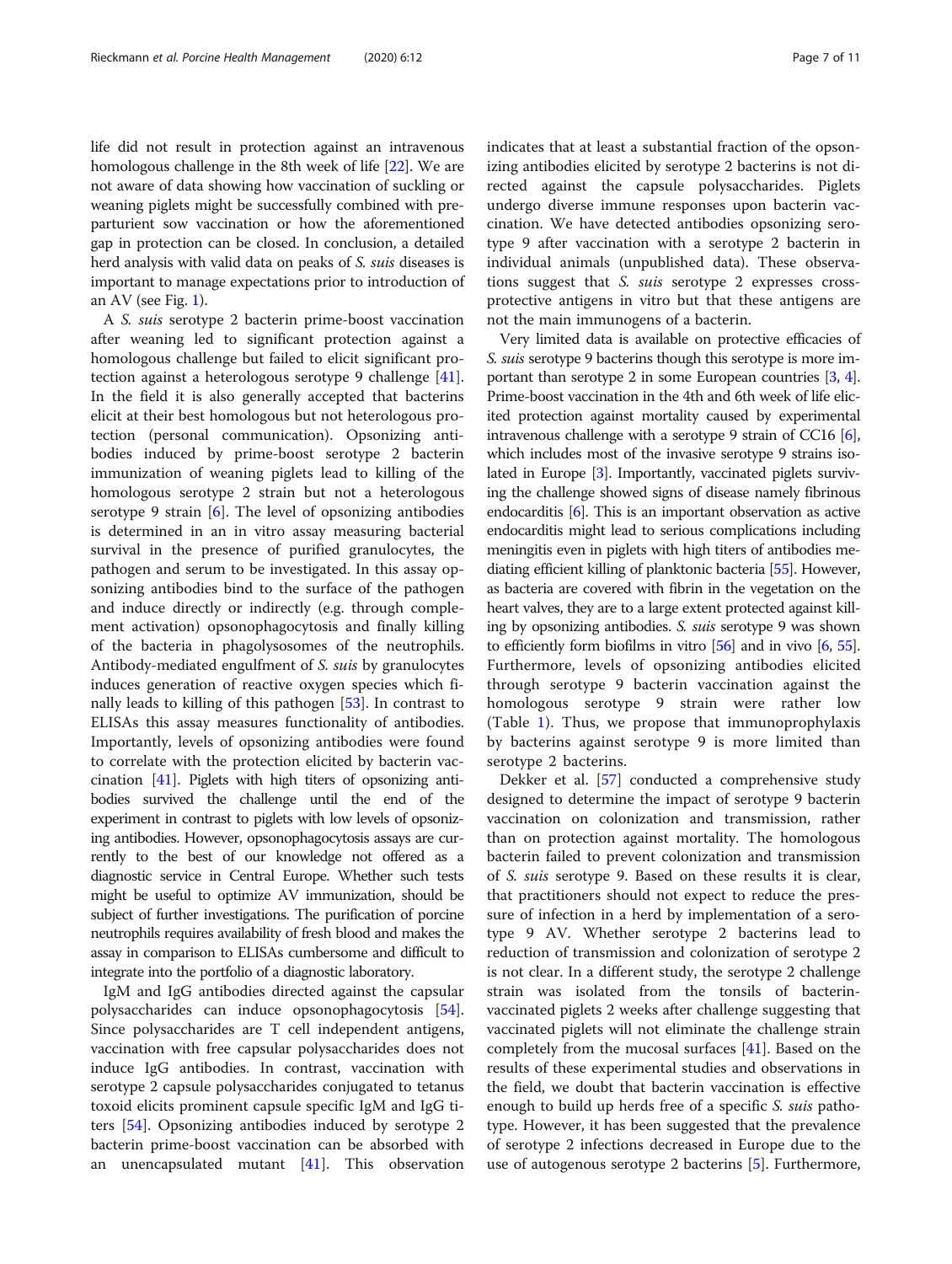<span id="page-7-0"></span>Table 1 Immunogenicities and protective efficacies of S. suis serotypes 2 and 9 bacterins after prime-boost vaccination of weaning piglets and homologous challenge experiments using the same oil-in-water adjuvant (Emulsigen) [[6,](#page-8-0) [41\]](#page-9-0)

| Genotype of the bacterin and the challenge strain                          | $mrp + epf + s/v + cps2$ - |         | $mrp*$ sly + cps9 |          |
|----------------------------------------------------------------------------|----------------------------|---------|-------------------|----------|
|                                                                            | bacterin                   | placebo | bacterin          | placebo  |
| MRP-FI ISA <sup>a,b</sup>                                                  | 500 Units                  | 5 Units | 100 Units         | 25 Units |
| Mean bacterial survival factor in opsonophagocytosis assays <sup>b,c</sup> | 0.4                        | 1.6     | 0.78              | 1.18     |
| Mortality                                                                  | 28.6%                      | 87.5%   | 22.2%             | 77.8%    |
| Morbidity                                                                  | 28.6%                      | 100%    | 77.8%             | 100%     |
| Pathohistological scored of infected piglets                               | .25                        | 3.75    | 2.8               | 3.8      |

<sup>a</sup>Using rMRP of serotype 2 strain 10 as antigen

<sup>b</sup>These assays were conducted with samples collected 2 weeks after the boost vaccination and prior to the experimental infection

c Survival factors were determined by dividing the number of colony forming units (CFUs) after a 2 h incubation period at 37 °C by the number of CFUs at t = 0 <sup>d</sup>For calculation of the pathohistological score the sum of the highest scores of each animal for any of the investigated organs was divided by the number of animals ( $\omega = \Sigma$ score<sub>max</sub>/n<sub>animals</sub>)

Swildens et al. [[58](#page-10-0)] describe combined amoxicillin treatment and bacterin vaccination of preparturient sows as a successful method to eliminate S. suis serotype 2 from the tonsils of the carrier sows and to prevent respective colonization of their piglets. However, it remains to be demonstrated whether this is a reliable tool to build up herds free of a specific S. suis pathotype.

Data on the immunogenicity and protective efficacies of S. suis bacterins containing other serotypes than 2 and 9 is even scarcer. Results of a field study on the use of an autogenous serotype 7 vaccine did not reveal clear protection against disease, at least not in the case of vaccination in the first and third week of life [\[27](#page-9-0)]. Passive maternal immunity induced by a serotype 14 bacterin was shown to only partially protect piglets against clinical signs of disease [\[59](#page-10-0)].

It is important to remember that there are many variables in the generation of an AV which are crucial for the immunogenicity and protective efficacy. As mentioned above, it has been shown for S. suis bacterins that the choice of the adjuvant is critical [\[48](#page-9-0)]. A systematic comparison of numerous adjuvants has unfortunately not been published. Though results of cps2 bacterins with water-inoil adjuvants are encouraging with regard to protective efficacies, they are generally associated with severe side effects such as high body temperature and anorexia for numerous hours. In addition to the adjuvant, conditions selected for inactivation of the bacteria may have a great influence on the immunogenicity and the protective efficacy. Important epitopes may be lost through harsh inactivation conditions. Formaldehyde concentrations used for inactivation of S. suis in vaccination trials varied substantially. Dekker et al. [[57](#page-10-0)] used 0.5% formaldehyde for 15 min to inactivate *S. suis cps*9 at room temperature. In contrast, Wisselink et al. [\[48\]](#page-9-0) inactivated cps2 with 0.3% formaldehyde at 4 °C overnight, and Peter Valentin-Weigand's group used 0.1% formaldehyde overnight at 8 °C for *cps*2 and *cps*9 [\[6,](#page-8-0) [22](#page-9-0), [41](#page-9-0)]. However, a concentration of 0.1% formaldehyde is the borderline value for complete killing of S. suis leading sometimes to survival of single bacteria.

In conclusion and as recently evaluated in a field study [[60\]](#page-10-0), the use of AV is generally reasonable in serotype 2 infected herds. Both sow and weaning piglet vaccination might be successful. Regarding other serotypes the efficacy of immunization with an autogenous bacterin is questionable. The vaccination scheme and adjuvant used are important influencing factors for the immunogenicity and efficacy of a bacterin. Finally, an important disadvantage of AV is the lack of information on vaccine safety and efficacy data compared to commercially produced vaccines [\[49\]](#page-9-0).

#### Legal basis for the use of AV in Europe

The European Union Directive 2001/82/EC defines AV (autogenous products) as "Inactivated or non-inactivated immunological veterinary medicinal products which are manufactured from pathogens and antigens obtained from an animal or animals from a holding and used for the treatment of that animal or the animals of that holding in the same locality"(Article 3).The use and production of AV is regulated at the national level in the European Member States as the Directive 2001/82/EC excludes them from legal standards and does not define criteria for their quality, safety, efficacy and potency [\[61](#page-10-0)]. Therefore, legislation for AV differs between the member states, but has many similarities  $[62]$  $[62]$ . For the first time, the new Regulation (EU) 2019/6 on veterinary medicinal products of the European Parliament and of the Council of December 2018 sets requirements for the production and quality control of AV ([https://eur-lex.](https://eur-lex.europa.eu/legal-content/EN/TXT/PDF/?uri=CELEX:32019R0006&from=EN) [europa.eu/legal-content/EN/TXT/PDF/?uri=CELEX:32](https://eur-lex.europa.eu/legal-content/EN/TXT/PDF/?uri=CELEX:32019R0006&from=EN)

[019R0006&from=EN\)](https://eur-lex.europa.eu/legal-content/EN/TXT/PDF/?uri=CELEX:32019R0006&from=EN). Regulation 2019/6 defines AV as "inactivated immunological veterinary medicinal products which are manufactured from pathogens and antigens obtained from an animal or animals in an epidemiological unit and used for the treatment of that animal or those animals in the same epidemiological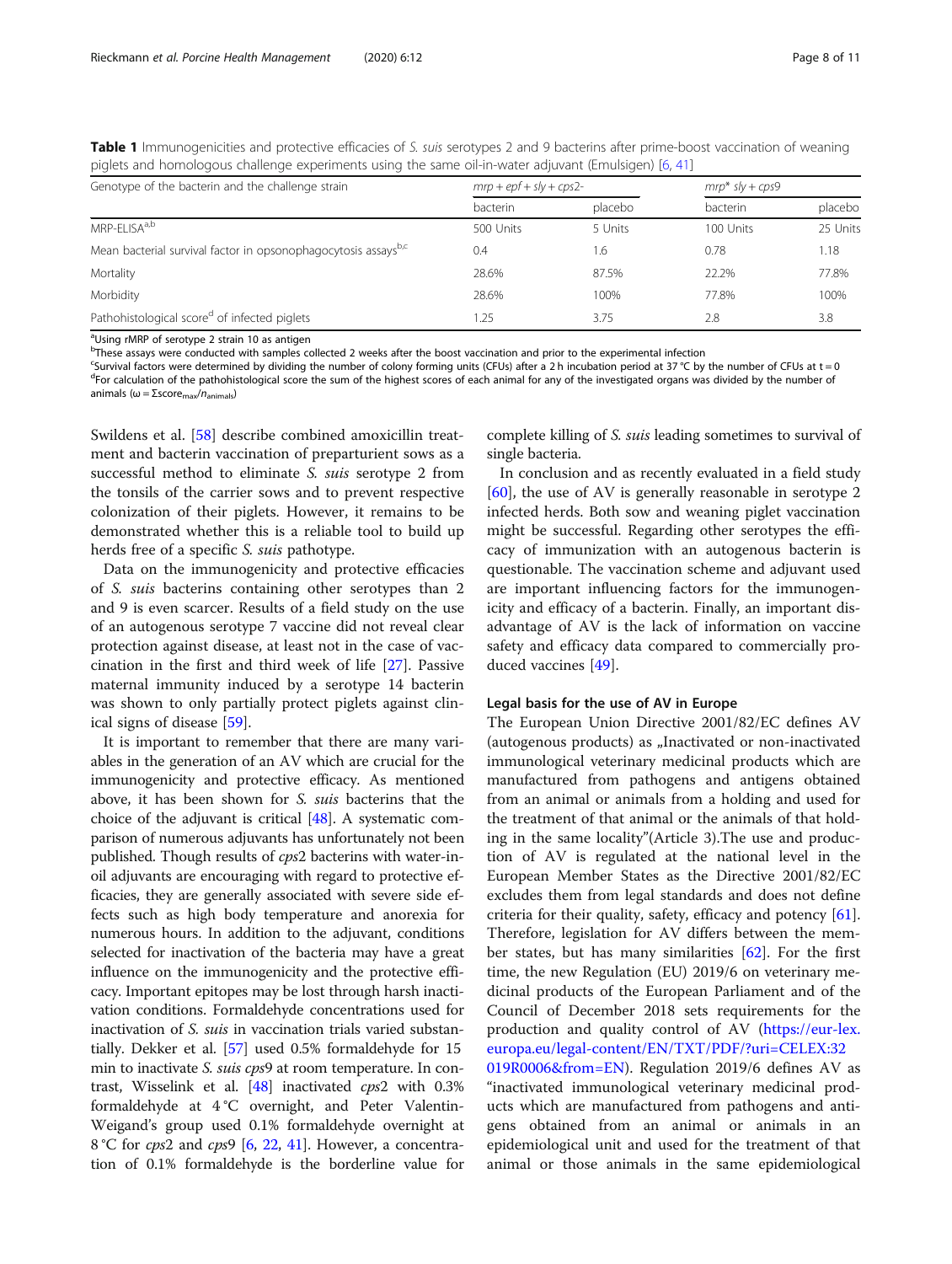<span id="page-8-0"></span>unit or for the treatment of an animal or animals in a unit having a confirmed epidemiological link" (Article 2(3)). Articles 94 (Good manufacturing practice, GMP), 105 (Veterinary prescriptions), 108 (Record-keeping by owners and keepers of food-producing animals), 117 (Collection and disposal of waste of veterinary medicinal products), 120 (Advertising prohibition for AV), 123 (Controls by competent authorities) and 134 (Prohibiting the supply of veterinary medicinal products) of the new regulation shall apply to AV. The regulation 2019/6 will lead to the harmonization of standards for production and quality control within Europe. Therefore, it will be necessary to set up detailed GMP guidelines to ensure the quality of AV in the future. Meanwhile the European Manufacturers of Autogenous Vaccines and Sera (EMAV) was set up as an association of AV producers to "ensure high level product quality standards based on requirements determined by laws, regulations and technical standards and standards set out by the association "(<https://www.emav.be>). However, as the regulation 2019/6 will enter into force on 28th January 2022 the existing requirements for production and use of AV still differ between EU Member States [[61](#page-10-0)–[63\]](#page-10-0).

### Conclusion

Understanding the epidemiology of S. suis diseases is crucial for using bacterins successfully. Furthermore, a comprehensive herd screening covering main porcine viruses as well as differentiation of S. suis pathotypes is important for managing expectations on autogenous bacterins. Although different groups have demonstrated protection of S. suis serotype 2 bacterins against experimental homologous challenge, the protective effectiveness of AV used in the field is to the best of our knowledge not documented. The authors propose that a database including diagnostic data collected prior and post introduction of autogenous bacterins as well as protocols used for generation of bacterins and vaccination strategies would increase the scientific foundation substantially.

#### Acknowledgements

We thank Viktoria Rungelrath for critical reading of the manuscript.

#### Authors' contributions

KR and CGB drafted main parts of the manuscript. KR and MP designed the Figure MP wrote the chapter on the "Legal basis for the use of AV in Europe". The chapter "Virus infections putatively disturbing protective efficacy of S. suis bacterins" was drafted by TV and CGB. All authors read and approved the final manuscript.

#### Funding

We acknowledge support from the German Research Foundation (DFG) and Leipzig University within the program of Open Access Publishing.

#### Availability of data and materials

Data sharing is not applicable to this article as no datasets were generated or analyzed during the current study.

#### Ethics approval and consent to participate

Not applicable.

#### Consent for publication

Not applicable.

#### Competing interests

The Institute of Bacteriology and Mycology offers genotyping of S. suis isolates as a diagnostic service and conducts S. suis research on the immunogenicities and protective efficacies of recombinant S. suis vaccines financially supported by Ceva Santé Animale (Ceva Innovation Center GmbH). The Institute of Virology offers PRRSV diagnostic services.

#### Author details

<sup>1</sup>Institute of Bacteriology and Mycology, Centre for Infectious Diseases Faculty of Veterinary Medicine, University Leipzig, An den Tierkliniken 29, 04103 Leipzig, Germany. <sup>2</sup>Institute of Virology, Centre for Infectious Diseases Faculty of Veterinary Medicine, University Leipzig, Leipzig, Germany.

#### Received: 23 December 2019 Accepted: 20 March 2020 Published online: 06 May 2020

#### References

- 1. Segura M. Streptococcus suis vaccines: candidate antigens and progress. Expert Rev Vaccines. 2015;0584:1–22.
- 2. Kerdsin A, Akeda Y, Hatrongjit R, Detchawna U, Sekizaki T, Hamada S, et al. Streptococcus suis serotyping by a new multiplex PCR. J Med Microbiol. 2014;63:824–30.
- 3. Goyette-Desjardins G, Auger J-PP, Xu J, Segura M, Gottschalk M. Streptococcus suis, an important pig pathogen and emerging zoonotic agent-an update on the worldwide distribution based on serotyping and sequence typing. Emerg Microbes Infect. 2014;3:e45 Nature Publishing Group.
- 4. Wisselink HJ, Smith HE, Stockhofe-Zurwieden N, Peperkamp K, Vecht U. Distribution of capsular types and production of muramidase-released protein (MRP) and extracellular factor (EF) of Streptococcus suis strains isolated from diseased pigs in seven European countries. Vet Microbiol. 2000;74:237–48.
- 5. Louise Prüfer T, Rohde J, Verspohl J, Rohde M, De Greeff A, Willenborg J, et al. Molecular typing of Streptococcus suis strains isolated from diseased and healthy pigs between 1996-2016. PLoS One. 2019;14:e0210801.
- 6. Büttner N, Beineke A, de Buhr N, Lilienthal S, Merkel J, Waldmann K-H, et al. Streptococcus suis serotype 9 bacterin immunogenicity and protective efficacy. Vet Immunol Immunopathol. 2012;146:191–200.
- 7. Silva LMG, Baums CG, Rehm T, Wisselink HJ, Goethe R, Valentin-Weigand P. Virulence-associated gene profiling of Streptococcus suis isolates by PCR. Vet Microbiol. 2006;115:117–27.
- 8. Vecht U, Wisselink HJ, Jellema ML, Smith HE. Identification of two proteins associated with virulence of Streptococcus suis type 2. Infect Immun. 1991; 59:3156–62.
- 9. Vecht U, Wisselink HJ, Van Dijk JE, Smith HE. Virulence of Streptococcus suis type 2 strains in newborn germfree pigs depends on phenotype. Infect Immun. 1991;60:550–6.
- 10. Fittipaldi N, Xu J, Lacouture S, Tharavichitkul P, Osaki M, Sekizaki T, et al. Lineage and virulence of Streptococcus suis serotype 2 isolates from North America. Emerg Infect Dis. 2011;17:2239–44.
- 11. Dong W, Zhu Y, Ma Y, Ma J, Zhang Y, Yuan L, et al. Multilocus sequence typing and virulence genotyping of Streptococcus suis serotype 9 isolates revealed high genetic and virulence diversity. FEMS Microbiol Lett. 2017;1:364.
- 12. Willemse N, van der Ark KCH, Stockhofe-Zurwieden N, Smith H, Picavet DI, van Solt-Smits C, et al. Clonal expansion of a virulent Streptococcus suis serotype 9 lineage distinguishable from carriage subpopulations. Sci Rep. 2019;9:15429.
- 13. King SJ, Heath PJ, Luque I, Tarradas C, Dowson CG, Whatmore AM. Distribution and genetic diversity of suilysin in Streptococcus suis isolated from different diseases of pigs and characterization of the genetic basis of suilysin absence. Infect Immun. 2001;69:7572–82.
- 14. King SJ, Leigh JA, Heath PJ, Luque I, Tarradas C, Dowson CG, et al. Development of a multilocus sequence typing scheme for the pig pathogen Streptococcus suis: identification of virulent clones and potential capsular serotype exchange. J Clin Microbiol. 2002;40:3671–80.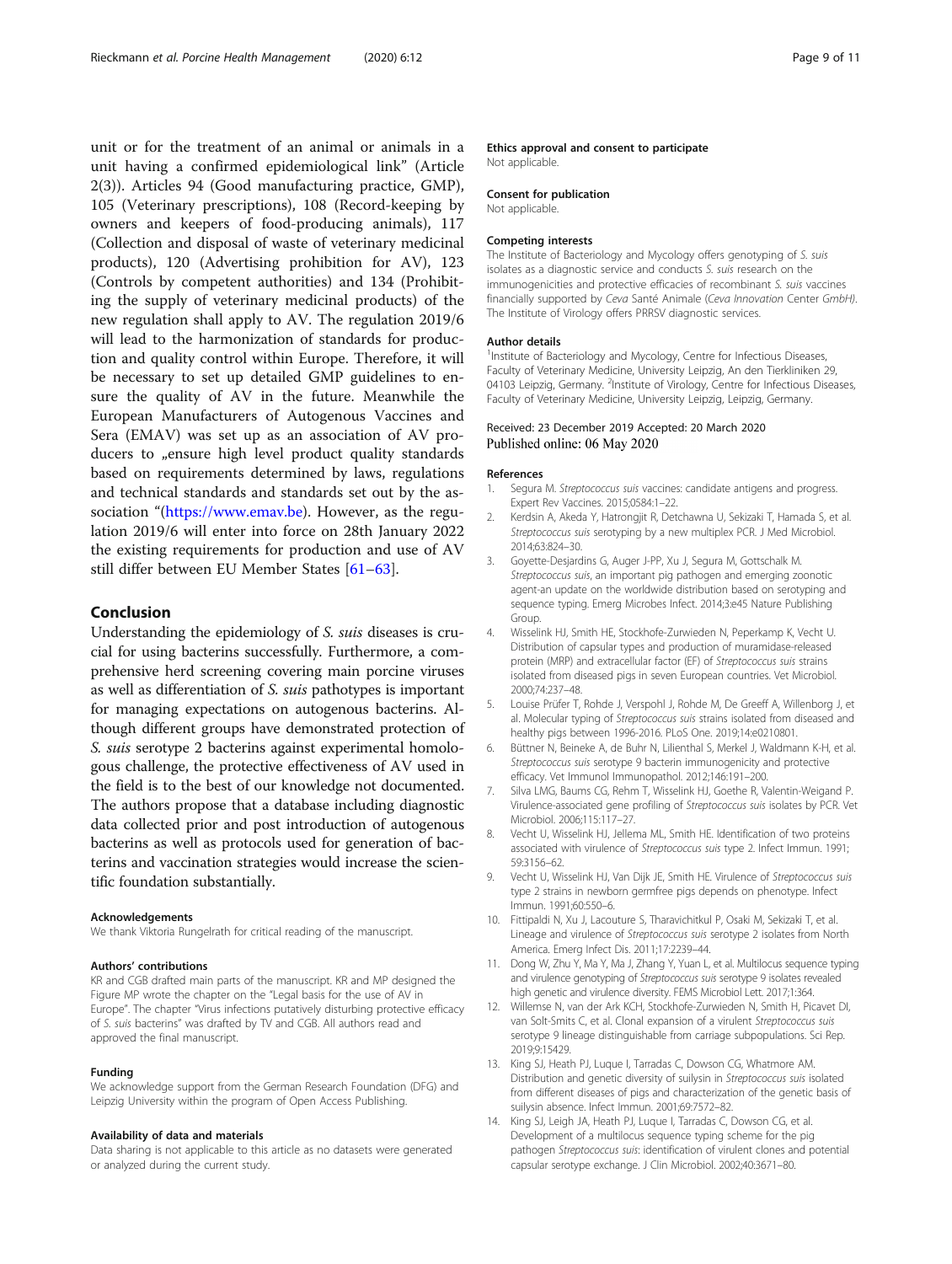- <span id="page-9-0"></span>15. Beineke A, Bennecke K, Neis C, Schröder C, Waldmann K-H, Baumgärtner W, et al. Comparative evaluation of virulence and pathology of Streptococcus suis serotypes 2 and 9 in experimentally infected growers. Vet Microbiol. 2008;128:423–30.
- 16. Estrada AA, Gottschalk M, Rossow S, Rendahl A, Gebhart C, Marthaler DG. Serotype and genotype (multilocus sequence type) of Streptococcus suis isolates from the United States serve as predictors of pathotype. J Clin Microbiol. 2019;57:e00377–19.
- 17. Schultsz C, Jansen E, Keijzers W, Rothkamp A, Duim B, Wagenaar JA, et al. Differences in the population structure of invasive Streptococcus suis strains isolated from pigs and from humans in the Netherlands. PLoS One. 2012;7:e33854.
- 18. Zheng H, Du P, Qiu X, Kerdsin A, Roy D, Bai X, et al. Genomic comparisons of Streptococcus suis serotype 9 strains recovered from diseased pigs in Spain and Canada. Vet Res. 2018;49:1.
- 19. Blume V, Luque I, Vela AI, Borge C, Maldonado A, Domínguez L, et al. Genetic and virulence-phenotype characterization of serotypes 2 and 9 of Streptococcus suis swine isolates. Int Microbiol. 2009;12:161–6.
- 20. Rieckmann K, Seydel A, Szewczyk K, Klimke K, Rungelrath V, Baums CG, et al. Streptococcus suis cps7: an emerging virulent sequence type (ST29) shows a distinct, IgM-determined pattern of bacterial survival in blood of piglets during the early adaptive immune response after weaning. Vet Res. 2018;49:48.
- 21. Athey TBT, Auger JP, Teatero S, Dumesnil A, Takamatsu D, Wasserscheid J, et al. Complex population structure and virulence differences among serotype 2 Streptococcus suis strains belonging to sequence type 28. PLoS One. 2015; 10(9):e0137760.
- 22. Baums CG, Brüggemann C, Kock C, Beineke A, Waldmann K-H, Valentin-Weigand P. Immunogenicity of an autogenous Streptococcus suis bacterin in preparturient sows and their piglets in relation to protection after weaning. Clin Vaccine Immunol. 2010;17:1589–97.
- 23. Wisselink HJ, Joosten JJ, Smith HE. Multiplex PCR assays for simultaneous detection of six major serotypes and two virulence-associated phenotypes of Streptococcus suis in tonsillar specimens from pigs. J Clin Microbiol. 2002;40:2922–9.
- 24. Gruening P, Fulde M, Valentin-Weigand P, Goethe R. Structure, regulation, and putative function of the arginine deiminase system of Streptococcus suis. J Bacteriol. 2006;188(2):361–9.
- 25. Okwumabua O, O'Connor M, Shull E. A polymerase chain reaction (PCR) assay specific for Streptococcus suis based on the gene encoding the glutamate dehydrogenase. FEMS Microbiol Lett. 2003;218:79–84.
- 26. Smith HE, Reek FH, Vecht U, Gielkens ALJ, Smits MA. Repeats in an extracellular protein of weakly pathogenic strains of Streptococcus suis type 2 are absent in pathogenic strains. Infect Immun. 1993;61:3318–26.
- 27. Unterweger C, Baums CG, Höcher M, Fischer L, Weiss A, Hennig-Pauka I. Clinical situation, diagnosis and prophylaxis of a Streptococcus suis serotype 7 farm problem. Berl Munch Tierarztl Wochenschr. 2014;127:194–201.
- 28. Fittipaldi N, Fuller TE, Teel JF, Wilson TL, Wolfram TJ, Lowery DE, et al. Serotype distribution and production of muramidase-released protein, extracellular factor and suilysin by field strains of Streptococcus suis isolated in the United States. Vet Microbiol. 2009;139(3–4):310–7.
- 29. Takamatsu D, Nishino H, Ishiji T, Ishii J, Osaki M, Fittipaldi N, et al. Genetic organization and preferential distribution of putative pilus gene clusters in Streptococcus suis. Vet Microbiol. 2009;138(1–2):132–9.
- 30. Li Y, Martinez G, Gottschalk M, Lacouture S, Willson P, Dubreuil JD, et al. Identification of a surface protein of Streptococcus suis and evaluation of its immunogenic and protective capacity in pigs. Infect Immun. 2006;74:305–12.
- 31. Feng Y, Zheng F, Pan X, Sun W, Wang C, Dong Y, et al. Existence and characterization of allelic variants of Sao, a newly identified surface protein from Streptococcus suis. FEMS Microbiol Lett. 2007;275:80–8.
- 32. Athey TBT, Teatero S, Lacouture S, Takamatsu D, Gottschalk M, Fittipaldi N. Determining Streptococcus suis serotype from short-read whole-genome sequencing data. BMC Microbiol. 2016;16:162.
- 33. Wileman TM, Weinert LA, Howell KJ, Wang J, Peters SE, Williamson SM, et al. Pathotyping the zoonotic pathogen Streptococcus suis: Novel genetic markers to differentiate invasive disease-associated isolates from non-diseaseassociated isolates from England and Wales. J Clin Microbiol. 2019;57:e01712–8.
- 34. Feng W-H, Laster SM, Tompkins M, Brown T, Xu J-S, Altier C, et al. In utero infection by porcine reproductive and respiratory syndrome virus is sufficient to increase susceptibility of piglets to challenge by Streptococcus suis type II. J Virol. 2001;75:4889–95.
- 35. Xu M, Wang S, Li L, Lei L, Liu Y, Shi W, et al. Secondary infection with Streptococcus suis serotype 7 increases the virulence of highly pathogenic porcine reproductive and respiratory syndrome virus in pigs. Virol J. 2010;7:184.
- 36. Galina L, Pijoan C, Sitjar M, Christianson WT, Rossow K, Collins JE. Interaction between Streptococcus suis serotype 2 and porcine reproductive and respiratory syndrome virus in specific pathogen-free piglets. Vet Rec. 1994;134:60–4.
- 37. Huong VTL, Thanh LV, Phu VD, Trinh DT, Inui K, Tung N, et al. Temporal and spatial association of Streptococcus suis infection in humans and porcine reproductive and respiratory syndrome outbreaks in pigs in northern Vietnam. Epidemiol Infect. 2016;144:35–44.
- 38. Li J, Wang J, Liu Y, Yang J, Guo L, Ren S, et al. Porcine reproductive and respiratory syndrome virus NADC30-like strain accelerates Streptococcus suis serotype 2 infection in vivo and in vitro. Transbound Emerg Dis. 2019;66:729–42.
- 39. Gómez-Laguna J, Salguero FJ, Pallarés FJ, Carrasco L. Immunopathogenesis of porcine reproductive and respiratory syndrome in the respiratory tract of pigs. Vet J. 2013;195:148–55.
- 40. Halbur P, Thanawongnuwech R, Brown G, Kinyon J, Roth J, Thacker E, et al. Efficacy of antimicrobial treatments and vaccination regimens for control of porcine reproductive and respiratory syndrome virus and Streptococcus suis coinfection of nursery pigs. J Clin Microbiol. 2000;38:1156–60.
- 41. Baums CG, Kock C, Beineke A, Bennecke K, Goethe R, Schröder C, et al. Streptococcus suis bacterin and subunit vaccine immunogenicities and protective efficacies against serotypes 2 and 9. Clin Vaccine Immunol. 2009; 16:200–8.
- 42. Wang Y, Gagnon CA, Savard C, Music N, Srednik M, Segura M, et al. Capsular sialic acid of Streptococcus suis serotype 2 binds to swine influenza virus and enhances bacterial interactions with virus-infected tracheal epithelial cells. Infect Immun. 2013;81:4498–508.
- 43. Wu NH, Meng F, Seitz M, Valentin-Weigand P, Herrler G. Sialic aciddependent interactions between influenza viruses and Streptococcus suis affect the infection of porcine tracheal cells. J Gen Virol. 2015;96(9):2557–68.
- 44. Lin X, Huang C, Shi J, Wang R, Sun X, Liu X, et al. Investigation of pathogenesis of H1N1 influenza virus and swine Streptococcus suis serotype 2 co-infection in pigs by microarray analysis. PLoS One. 2015;10:e0124086.
- 45. Meng F, Wu NH, Nerlich A, Herrler G, Valentin-Weigand P, Seitz M. Dynamic virus-bacterium interactions in a porcine precision-cut lung slice coinfection model: swine influenza virus paves the way for Streptococcus suis infection in a two-step process. Infect Immun. 2015;83:2806–15.
- 46. Williamson SM, Tucker AW, McCrone IS, Bidewell CA, Brons N, Habernoll H, et al. Descriptive clinical and epidemiological characteristics of influenza a H1N1 2009 virus infections in pigs in England. Vet Rec. 2012;171:271.
- 47. Wisselink HJ, Stockhofe-Zurwieden N, Hilgers LAT, Smith HE. Assessment of protective efficacy of live and killed vaccines based on a non-encapsulated mutant of Streptococcus suis serotype 2. Vet Microbiol. 2002;84:155–68.
- 48. Wisselink HJ, Vecht U, Stockhofe-Zurwieden N, Smith HE. Protection of pigs against challenge with virulent Streptococcus suis serotype 2 strains by a muramidasereleased protein and extracellular factor vaccine. Vet Rec. 2001;148:473–7.
- 49. Haesebrouck F, Pasmans F, Chiers K, Maes D, Ducatelle R, Decostere A. Efficacy of vaccines against bacterial diseases in swine: what can we expect? Vet Microbiol. 2004;100:255–68.
- 50. Seele J, Hillermann L-MM, Beineke A, Seitz M, von Pawel-Rammingen U, Valentin-Weigand P, et al. The immunoglobulin M-degrading enzyme of Streptococcus suis, Ide<sub>Ssuis</sub>, is a highly protective antigen against serotype 2. Vaccine. 2015;33:2207–12.
- 51. Seele J, Singpiel A, Spoerry C, Pawel-Rammingen UV, Valentin-Weigand P, Baums CG. Identification of a novel host-specific IgM protease in Streptococcus suis. J Bacteriol. 2013;195:930–40.
- 52. Fittipaldi N, Segura M, Grenier D, Gottschalk M. Virulence factors involved in the pathogenesis of the infection caused by the swine pathogen and zoonotic agent Streptococcus suis. Future Microbiol. 2012;7:259–79.
- 53. Rungelrath V, Öhlmann S, Alber G, Schrödl W, von Köckritz-Blickwede M, de Buhr N, et al. Survival of Streptococcus suis in porcine blood is limited by the antibody- and complement- dependent oxidative burst response of granulocytes. Infect Immun. 2019;88:e00598–19.
- 54. Goyette-Desjardins G, Calzas C, Shiao TC, Neubauer A, Kempker J, Roy R, et al. Protection against Streptococcus suis serotype 2 infection using a capsular polysaccharide glycoconjugate vaccine. Infect Immun. 2016;84:2059–75.
- Rieckmann K, Müller K, Moter A, Baums CG, Seydel A. Streptococcus suis serotype 9 endocarditis and subsequent severe meningitis in a growing pig despite specific bactericidal humoral immunity. JMM Case Reports. 2017;4:e005093.
- 56. Dawei G, Liping W, Chengping L, Guo D, Wang L, Lu C, et al. In vitro biofilm forming potential of Streptococcus suis isolated from human and swine in China. Braz J Microbiol. 2012;43:993–1004.